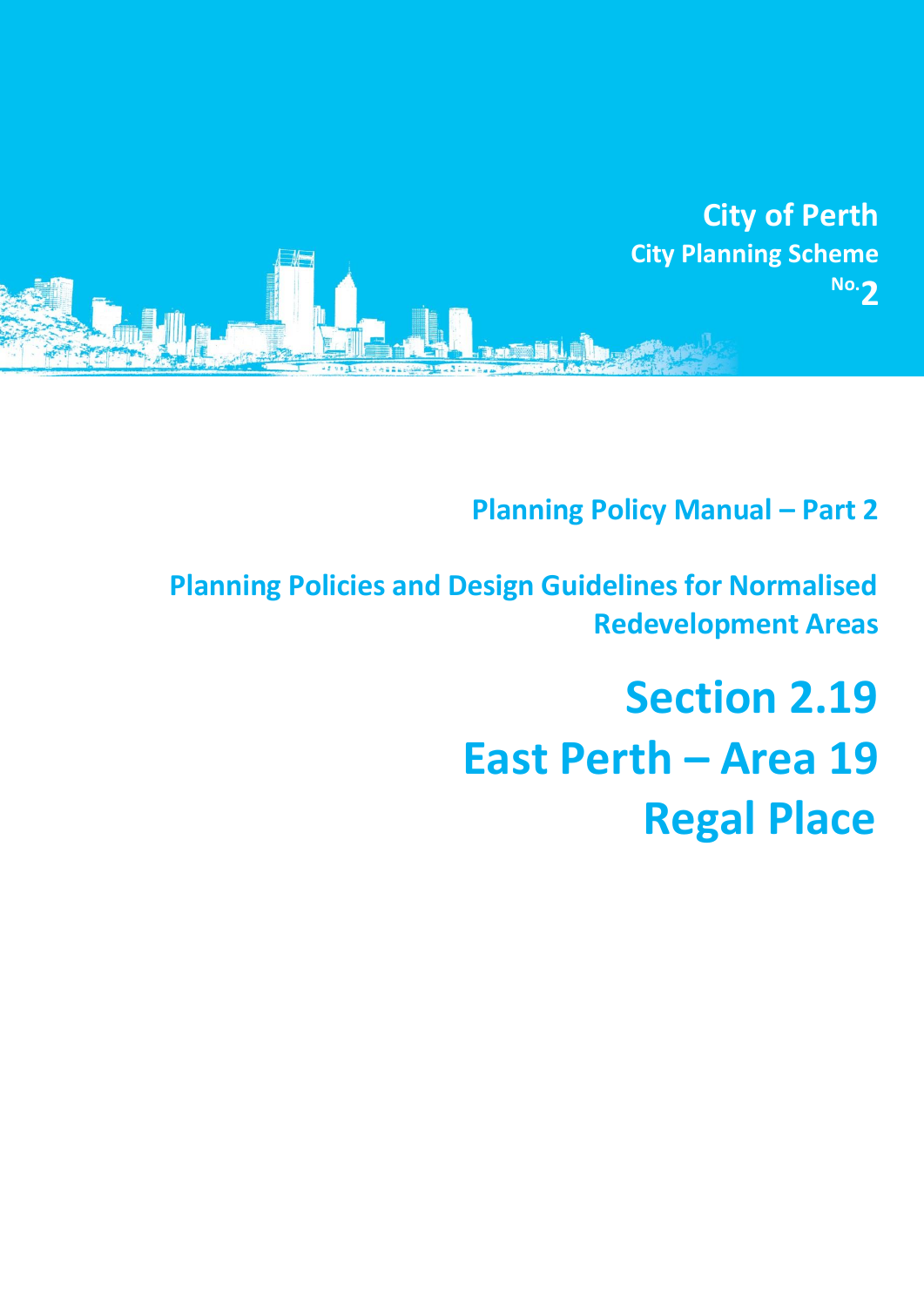

East Perth Area 19 – Regal Place Carpark

|               | <b>Synopsis</b> |
|---------------|-----------------|
| 11 March 2008 | Adopted         |
| 17 March 2015 | Amended         |
| 11 April 2017 | Amended         |
|               |                 |
|               |                 |
|               |                 |
|               |                 |
|               |                 |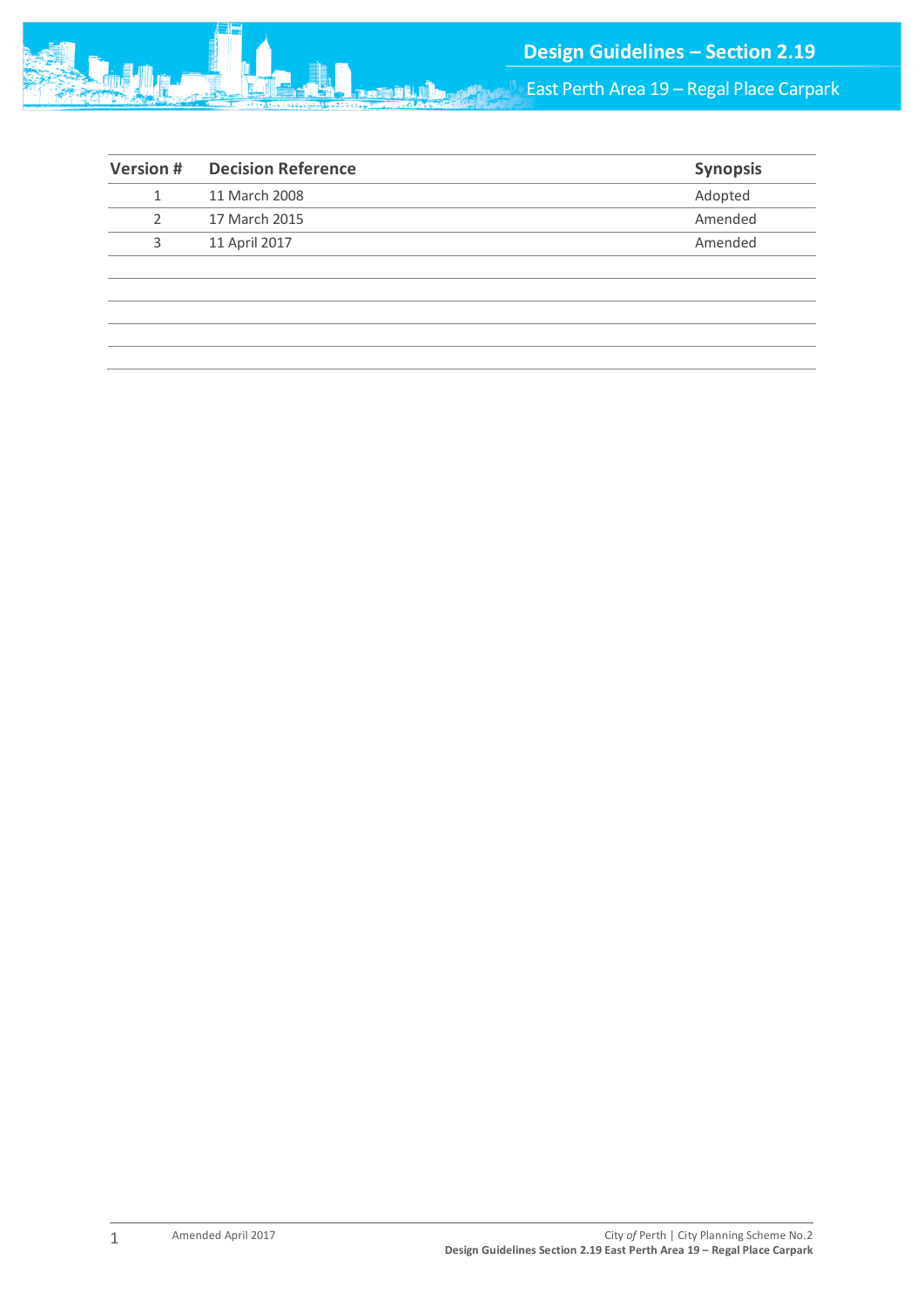

# **CONTENTS**

| <b>SECTION</b> | <b>TITLE</b><br><u> 1989 - Johann Stoff, amerikansk politiker (d. 1989)</u> | <b>PAGE</b> |
|----------------|-----------------------------------------------------------------------------|-------------|
| 1.0            |                                                                             |             |
| 1.1            |                                                                             |             |
| 1.2            |                                                                             |             |
| 1.3            |                                                                             |             |
| 2.0            |                                                                             |             |
| 2.1            |                                                                             |             |
| 2.2            |                                                                             |             |
| 2.3            |                                                                             |             |
| 2.4            |                                                                             |             |
| 2.5            |                                                                             |             |
| 2.6            |                                                                             |             |
| 2.7            |                                                                             |             |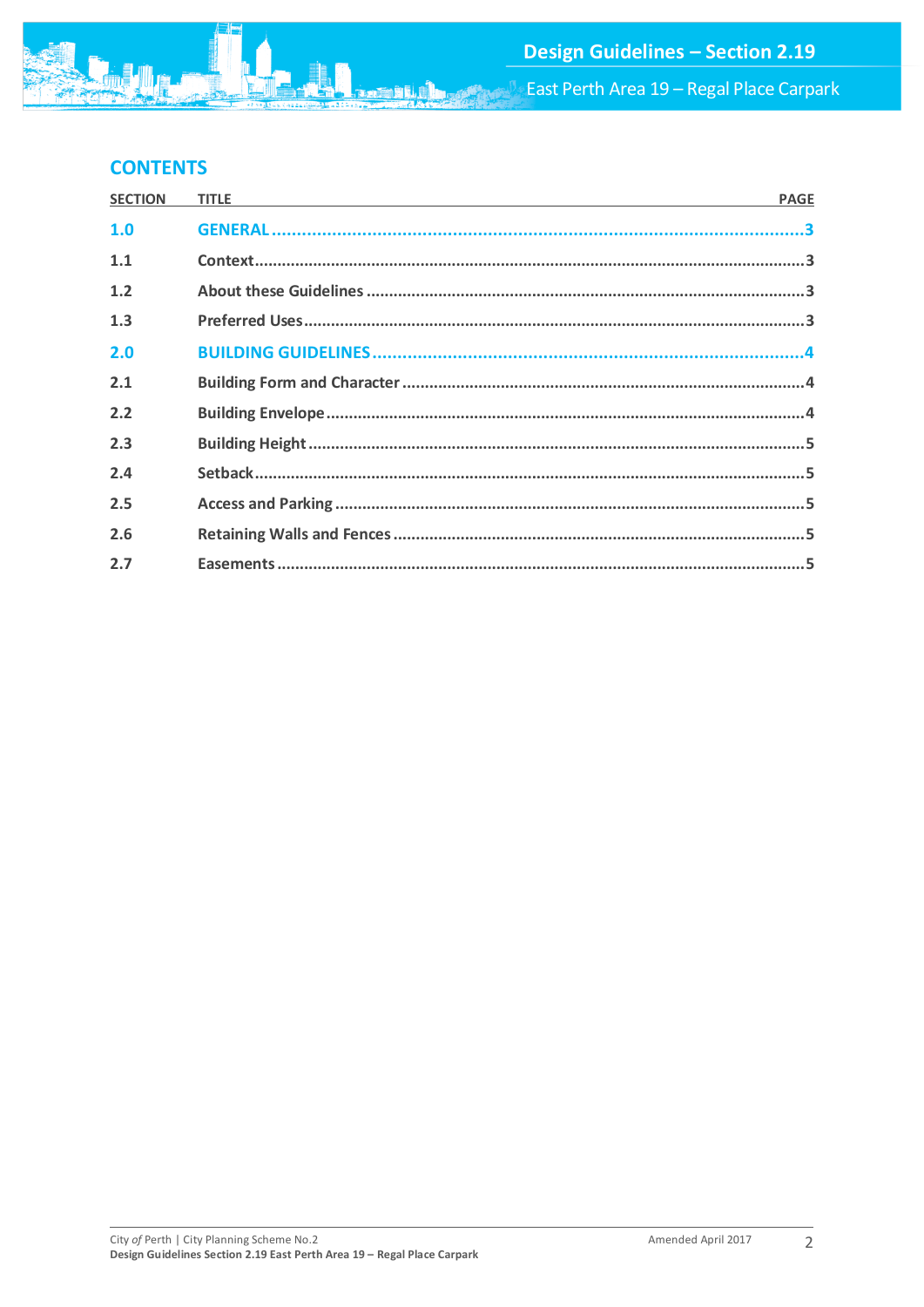# <span id="page-3-0"></span>**1.0 GENERAL**

## <span id="page-3-1"></span>**1.1 Context**

Lot 221 Royal Street (Figure 1) is located on one of the most prominent corners in the heart of East Perth. The intersection of Royal and Plain Street heralds the major entry points into the Eastbrook subdivision (to the west) and the major activity and residential developments associated with Claisebrook Cove (to the east). These roads also form the major vehicle axes through the Claisebrook Village Project Area.

This area is within Royal Street Central Precinct EP3 as defined in the City of Perth Local Planning Scheme No. 26 (Normalised Redevelopment Areas) (herein called 'the Scheme').



Figure 1: - Lot 221 Royal Street.

#### <span id="page-3-2"></span>**1.2 About these Guidelines**

These Design Guidelines are intended to supplement the provisions of the Scheme and should be read in conjunction with the Scheme, in particular those provisions relating to the Claisebrook Village Project Area, Precinct EP3: Royal Street Central, other Planning Policies and the Design Guidelines applicable to Area 18 'Eastbrook'. In any instance where there appears to be a contradiction between the general Eastbrook Guidelines and those for Lot 221, the lot specific guidelines should be followed.

The Deemed Provisions set out in the *Planning and Development (Local Planning Schemes) Regulations 2015* also form part of the Scheme Text.

The Scheme identifies Preferred, Contemplated and Prohibited uses for Precinct EP3: Royal Street Central and stipulates maximum plot ratio. In determining any application for development approval, the local government will have regard to these Design Guidelines, the Scheme and other Planning Policies.

### <span id="page-3-3"></span>**1.3 Preferred Uses**

The principal use identified for the site consistent with the sale of the land is a public car park, probably fee paying. Other preferred uses however, having regard for the identified objectives for the precinct and the prominence of the site in the area's 'mainstreet' location include retail and commercial uses at ground floor/street level. These activities are required for the purposes of providing visual interest and activity at street level - an "active frontage". Depending on design and

3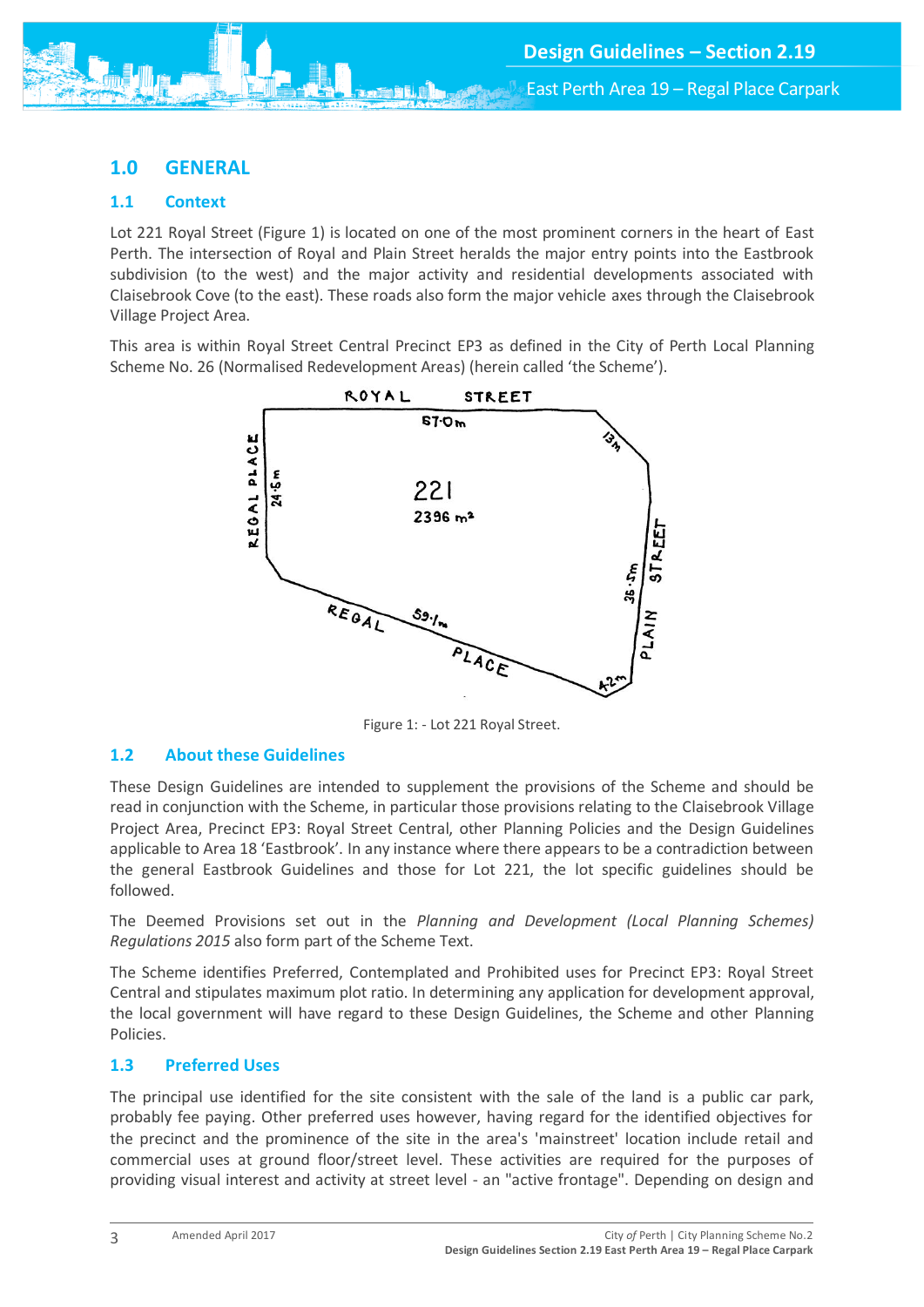

East Perth Area 19 – Regal Place Carpark

layout, uses such as offices and potentially even residential dwellings could be developed above street level.

# <span id="page-4-0"></span>**2.0 BUILDING GUIDELINES**

## <span id="page-4-1"></span>**2.1 Building Form and Character**

- The building form should provide an urban edge to the street and a character that belies its principal use as a multi-level car park, particularly at ground floor/street level. Whilst it is desirable that the site provides some knowledge of its principal use, the challenge is to achieve through design and detail, a building that appears more than a typical public car park. The knowledge in providing some understanding of the use may be through signage only, the building itself appearing for example, as an office building.
- Having four street frontages, the site as mentioned is highly visible. Accordingly, the treatment and appearance of all elevations need to be addressed in the design of the development. Whilst the site has two main frontages - to Royal and Plain Streets, it should not turn its back on Regal Place. Good presentation of the development from all angles is important.
- An interesting and articulated built form is sought. The majority of ground floor facades should be glazed in a "shop-front" manner, providing a transparent frontage and interest for pedestrians. Large scale ventilation openings should be treated similar to building window openings, providing the appearance of integrated building elements. Blank walls or externally visible unfinished concrete will not be accepted. Shelter for pedestrians is also important with the preferred form being a verandah along the Royal and Plain Street frontages of the site. Verandah design should be the same as that required for the northern side of Royal Street with Eastbrook.

### <span id="page-4-2"></span>**2.2 Building Envelope**

The envelope is a maximum of 15 metres high, projected at 45 degrees from a point 12 metres above the finished ground level of the Royal and Plain Street, and Regal Place footpaths (Figure 2).



Figure 2: - Building Envelope.